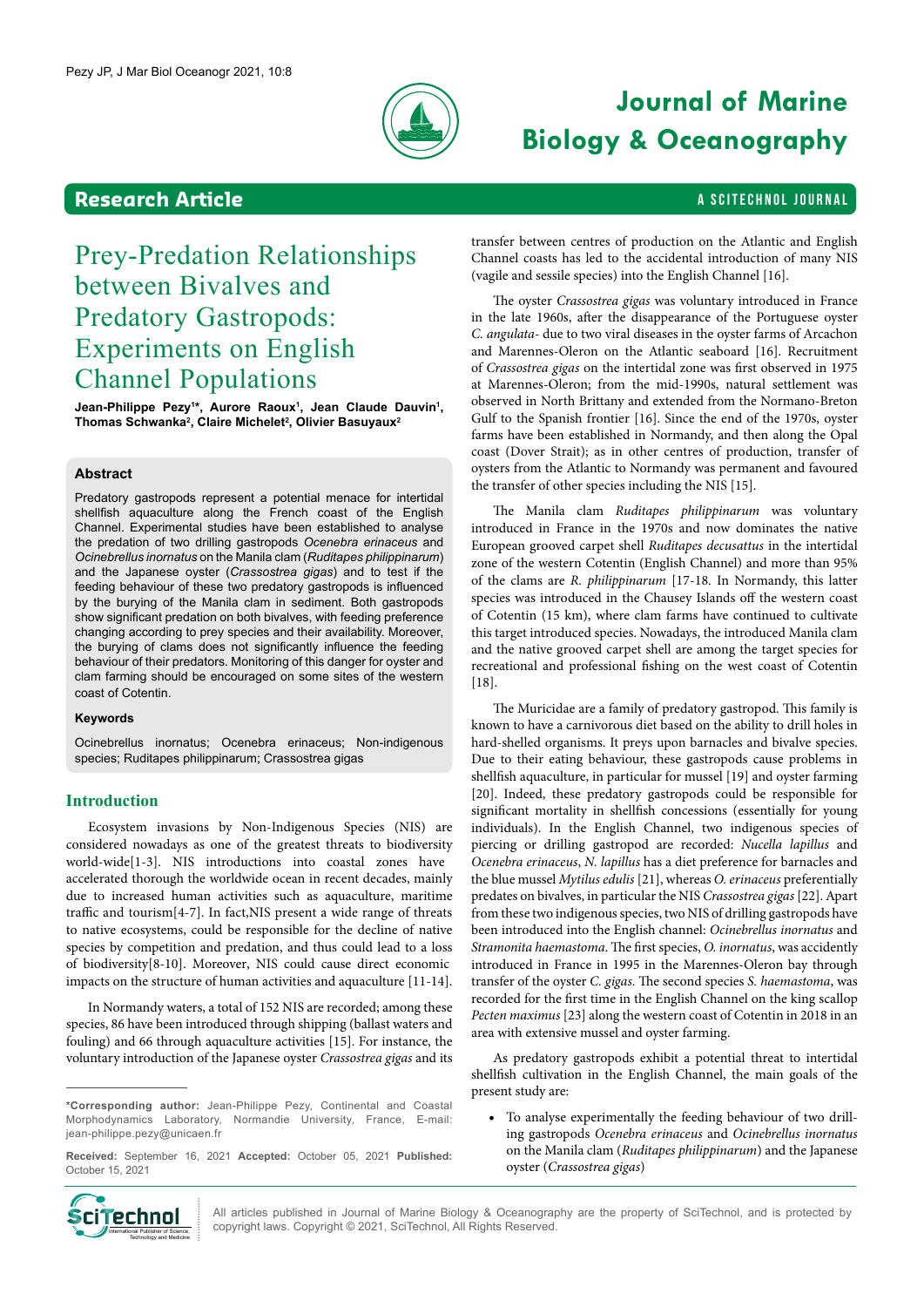• To test if the feeding behaviour of these two predatory gastropods is influenced by the burying of Manila clams in sediment

#### **Material and Methods**

#### **Sites and species**

Fifty adults of *Ocenebra erinaceus* (35 mm-46 mm height)



**Figure 1:** Localization of the sampling sites where the gastropods and bivalves were collected.

and twenty *Ocinebrellus inornatus* (38 mm-50 mm height) were collected in April 2017 at Blainville-sur-mer and St-Martin-de-Bréhal (Figure 1). In addition, 50 individuals of *Ruditapes philippinarum* (with a length size >40 mm) were collected at Blainville-sur-mer. A total of 50 oysters (*Crassostrea gigas*) for a range size of 99.20 mm-112.67 mm were collected at Blainville-sur-mer directly at the oyster production site. Then, all the individuals of the four species were stored in aquaria with a regulated seawater temperature of 14℃ and a salinity of 35, corresponding to the spring environmental conditions of seawater in the Normano-Breton Gulf; all the individuals were stored quietly during 24 h before the beginning of the experiments. All the aquaria were fitted with a bubbling aeration system and underwent daily renewal of seawater before the experiments. Sediment was collected and sieved, on a 5 mm mesh size to homogenize the sediment used in the experiments and eliminate the gravel and other bivalve species. For both experiments, each individual was used only once.

Experiments were conducted in a total of 18 aquaria with a 10 L capacity ( $32.5 \times 17.5 \times 18.5$ ) cm with a bubbling system for oxygenation (Figure 2), equipped with a camera to record the behaviour of the predatory gastropods.

#### **Diet preference**

The first experiment consisted of assessing the diet preference of both predatory gastropods, the indigenous *O. erinaceus* and the non-indigenous *O. inornatus*, on two preys (clam and oyster). One individual clam and one individual oyster were placed at either end of the tank, while the predator (one individual) was placed at the centre of the aquarium. A total of 18 experiments were carried out to observe the behaviour of *O. erinaceus* and 18 experiments for *O. inornatus*. The experiments were continued until the death of the bivalves to estimate the time necessary for the piercer to fully perforate the shell and to kill their prey. In this experiment, all the individuals were free of substrate.

The second experiment investigated the role of the cue in the choice of prey for the predatory gastropods. As for experiment 1, both species of gastropods (one individual per species) were placed in the presence of an oyster (one individual) and a clam (one individual).

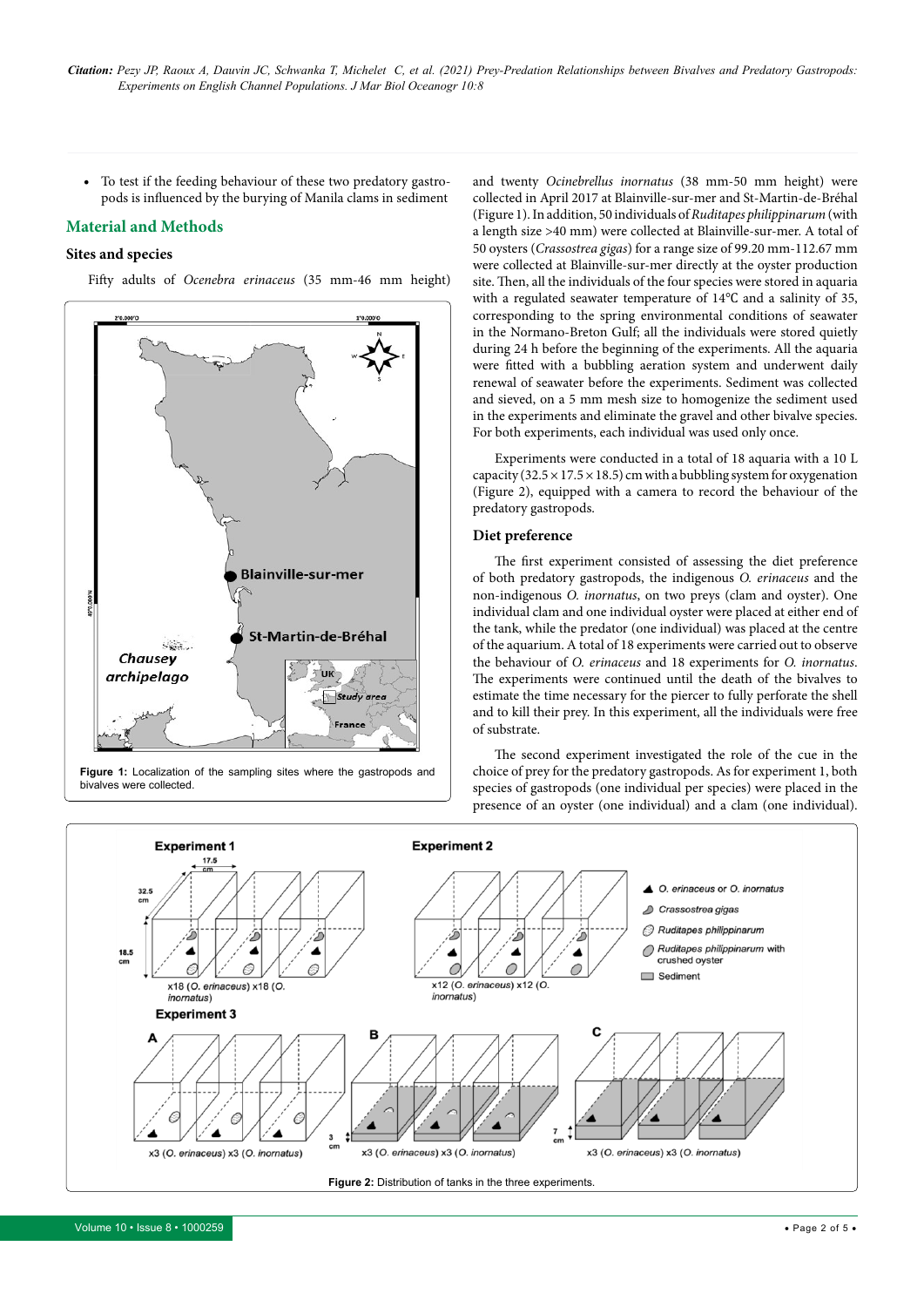*Citation: Pezy JP, Raoux A, Dauvin JC, Schwanka T, Michelet C, et al. (2021) Prey-Predation Relationships between Bivalves and Predatory Gastropods: Experiments on English Channel Populations. J Mar Biol Oceanogr 10:8*

However, clams were placed previously in crushed oysters: i.e. muscles of oysters were crushed and then the clams were covered with this mixture during ten minutes outside water. The aim of this experiment was to test the ability of the predator gastropod to recognize their prey by their odour and if they were able to detect their prey in the event that they preferred clams to oysters. A total of 12 experiments were performed for each species of predatory gastropod.

#### **Burial of clams**

The third experiment aimed to observe the capacity of the predator (one individual) to consume clam (one individual) buried in the sediment. For this purpose, several thicknesses of sediment were tested: no sediment, 3 cm of sediment and 7 cm of sediment. Before the experiments, the sediment was sieved on a 5 mm mesh to extract shell fragments and living organisms. Clams were placed in tank before experiment during 24 h to burrow into the sediment themselves. A total of 9 ( $3 \times 3$ ) experiments were carried out in the presence of *O. inornatus* or *O. erinaceus* taking into account the different sedimentary thicknesses.

#### **Statistical analysis**

The R software package was used to perform Chi<sup>2</sup> tests.

#### **Results**

#### **Diet preference**

The first experiment showed that *O. erinaceus* selected 83.3% oyster prey as against 11.1% clams (Figure 3, Table 1), whereas *O. inornatus* selected 50.0% clams as against 33.3% oysters (Table 1). With *O. inornatus*, three individuals did not choose any prey (Figure 3, Table 1). Moreover, we found that *O. erinaceus* had a significant preference for oysters (chi<sup>2</sup>,  $p$ <0.05). By contrast, the results showed that *O. inornatus* did not have a significant preference between either prey (chi<sup>2</sup>, p>0.05). Out of the 15 oysters selected by *O. erinaceus*, 11 exhibited a drilling hole (Figure 4, Table 1), as well as two clams selected by this predator. However, out of the six oysters selected by *O. inornatus*, only two showed a drilling hole, and out of the nine clams selected, eight displayed a drilling hole (Figure 4, Table 1).

The second experiment highlighted that *O. erinaceus* had a prey preference for clams (66.7%) as against oysters (25.0%). *O. inornatus* had a prey preference for clams (41.7%) as against oysters (8.3%), but 50% did not select any prey (Figure 3, Table 1). However, results showed that *O. erinaceus* did not have a significant preference between preys (chi2 , p>0.05). On the other hand, results showed that *O. inornatus* had a significant preference for clams (chi<sup>2</sup>, p<0.05). The three oysters selected by *O. erinaceus* showed a drilling hole (Figure 4, Table 1). In addition, out of the eight clams selected by *O. erinaceus*, five showed a drilling hole. Whereas for *O. inornatus*, the selected oyster did not show a drilling hole, the selected five clams by *O. inornatus* showed a drilling hole (Figure 4, Table 1).

#### **Burying of clams**

We found that the burying of clams did not significantly influence the feeding behaviour of their predators (*O. erinaceus and O. inormata)* (chi2 , p value >0,05) (Table 2). *O. erinaceus* showed a similar percentage of predation whether the clams were buried under 3 cm (14%) or whether they were not buried (11%) (Table 2). Nevertheless, clams buried under 7 cm were less consumed (6%). For

| <b>Table 1:</b> Results of experiments 1 and 2. |               |           |              |              |  |
|-------------------------------------------------|---------------|-----------|--------------|--------------|--|
|                                                 |               |           | O. erinaceus | O. inornatus |  |
| Experiment 1                                    | Prey choice   | Oyster    | 15 (83.3%)   | 6(33.3%)     |  |
|                                                 |               | Clam      | $2(11.1\%)$  | $9(50.0\%)$  |  |
|                                                 |               | No choice | $1(5.6\%)$   | 3(16.7%)     |  |
|                                                 | Drilling hole | Oyster    | 11           | 2            |  |
|                                                 |               | Clam      | 2            | 8            |  |
| Experiment 2                                    | Prey choice   | Oyster    | $3(25.0\%)$  | $1(8.3\%)$   |  |
|                                                 |               | Clam      | 8(66.7%)     | 5(41.7%)     |  |
|                                                 |               | No choice | $1(8.3\%)$   | $6(50.0\%)$  |  |
|                                                 | Drilling hole | Oyster    | 3            |              |  |
|                                                 |               | Clam      | 5            | 5            |  |





*O. inornata*, results showed that only 11% of the clams were consumed under 3 cm of sediment.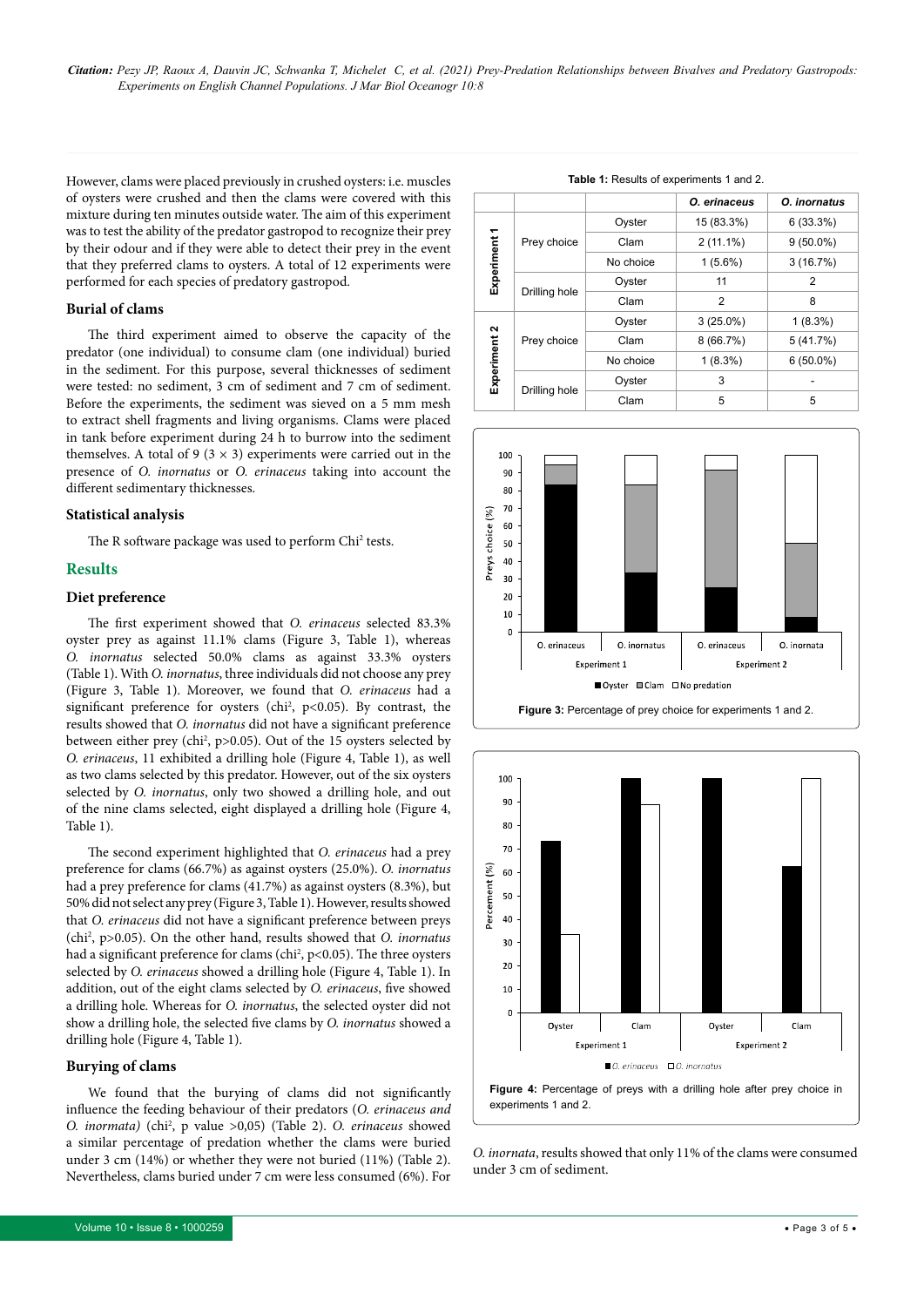| <b>Sedimentary conditions</b> | O. erinaceus | O. inornatus |
|-------------------------------|--------------|--------------|
| without sediment              | 11           |              |
| 3 cm                          | 14           | 11           |
| 7 cm                          |              |              |
| No predation                  | 69           | 89           |
| Total                         | 100          | 100          |

**Table 2:** Results of experiment 3 in percentage of predation on clams according to sediment thickness.

#### **Behaviour**

Using cameras and tank photos of the different experiments without sediment (taken at a rate of one photo per minute), we were able to follow the movement of predators and clams over a period of approximately four hours (oyster did not have the possibility of movement).

Exploration phases by the predators could be observed for several minutes with sometimes their fixation on clams or oysters for experiment based on choice. They could also move in the aquaria including displacement on its walls. The clams also showed activity phases during which they were able to move several cm in the aquarium.

During the burial experiment, we observed what appeared to be flight behaviour of a clam in front of the predator; in fact, at the approach of the predator, the clam retracted its siphons and then moved into the sediment over several cm. However, this behaviour was only observed once; in other cases, the piercers simply left the sediment to fix themselves on the wall of the aquarium out of the water. These observations highlight the ability of piercers to move on a loose substrate, but fail to show any ability to settle on clams buried completely in the sediment.

#### **Discussion**

Predatory gastropods have a preference for bivalve preys [24]. Previous studies have highlighted that indigenous species prey preferentially upon oysters whereas *O. inornatus* preys upon a large range of species [25-27]. It has been demonstrated that predator gastropods can prey upon clams even when they are buried in sediment [28]. Our experiments confirm the predation of clams by predators even when they are hidden in sediment, although the predation rate remains low. This weak predation rate can be explained by the environment, composed of sediment in the majority of tanks, which can tend to slow down the movement of the predators. The final set of laboratory experiments shows that odour plays a role in the efficiency of predation by both predators. Indeed, while *O. erinaceus* has a preference for oysters, its food choice is not influenced when clams are added to the oysters. Conversely, the lack of food preference for *O. inornatus* switches to a preference for clams. The predation is effectively influenced by the odours emitted by bivalves and detected by the predator's olfactory organ, the osphradium [24]. This could explain why the predation of *O. erinaceus* is no longer oriented towards a preferential prey if the predator is deceived by the odour given off by the bivalves. However, this same hypothesis does not explain why the Japanese species is preferentially oriented towards clams. A second hypothesis could be that there is a link between the amount of available resources, predation and energy cost. In fact, predation is positively correlated with the amount of food available [29]. When the oyster odour is added to the clam, this may deceive the species *O. inornatus* on the quantity of food present and thus favour

its predation. In addition, it is known that this species of predator takes up to seven days to eat a clam, as against almost two weeks for an oyster (time of handling of the prey); the energy cost of the predation of the piercer could explain its choice in favour of the clam [26,29,30]. Another hypothesis is that, even if the odour deceives the piercer setting out in both cases to predate an oyster, *O. inornatus* will choose its prey at random.

The REMORA network (French monitoring network for oyster growth) shows that the mortality rate caused by predatory gastropods can be responsible of 60% of spat mortality and 30% of adult mortality along the French Atlantic coast [31]. With regard to flat farming, this rate is lower and represents 20% of mortality [31]. Along the Normandy coast, predation is highly variable between sectors and is the most important on the rocky shores of the Cotentin west coast where oyster densities are highest [32]. The number of dead oysters per batch is generally between 10 and 30 in six months of rearing, some professionals indicating up to 30% of mortality in some batches of spat. It is common to find a dozen of *O. erinacea* individuals per batch, while *O. inornatus* is becoming increasingly abundant [32]. In addition, predatory gastropods can be responsible for 67% of clam mortality (Basuyaux, personal communication).

Another non-indigenous gastropod was recently reported in this area, *Stramonita haemastoma*, occurring on the bivalve *Pecten maximus*. The presence of these different rock snails may have an impact on local economic resources due to their feeding on bivalve shellfish in aquaculture [23,33].

Our experiments show considerable predation by both gastropods. *In situ* observations on the cultivated Japanese oyster and the wild manila clam *Ruditapes philippinarum* show significant predation. In the future, the prey-predation relationships between bivalves and predatory gastropods should present a threat for oyster farmers and clam fishers. A monitoring of this danger should be encouraged with an annual survey of some sites on the western coast of Cotentin.

#### **Acknowledgments**

This study was not supported by any specific grant, but was completed under the auspices of the Conseil Départemental de la Manche and the Conseil Regional de Normandie. The work also benefited from the assistance of V. Lefebvre and S. Moal, technicians at the Synergie Mer et Littoral. Dr Michael Carpenter post-edited the English style and grammar.

#### **References**

- 1. [Vitousek PM, D Antonio CM, Loope LL, Westbrooks R \(1996\) Biological](https://pubag.nal.usda.gov/catalog/61)  [Invasions as global environmental change. American scientist 84: 468-478.](https://pubag.nal.usda.gov/catalog/61)
- 2. [Gray JS \(1997\) Marine biodiversity: patterns, threats and conservation needs.](https://link.springer.com/article/10.1023/A:1018335901847)  [Biodiversity and conservation 6: 153-175.](https://link.springer.com/article/10.1023/A:1018335901847)
- 3. [Mack RN, Simberloff D, Lonsdale WM, Evans HC, Clout MN, et al. \(2000\)](https://doi.org/10.1890/1051-0761(2000)010%5b0689:BICEGC%5d2.0.CO;2)  [Biotic invasions: causes, epidemiology, global consequences and control.](https://doi.org/10.1890/1051-0761(2000)010%5b0689:BICEGC%5d2.0.CO;2)  [Ecological applications 10: 689-710.](https://doi.org/10.1890/1051-0761(2000)010%5b0689:BICEGC%5d2.0.CO;2)
- 4. [Boudouresque CF, Verlaque M \(2005\) Nature conservation, marine protected](https://people.mio.osupytheas.fr/~boudouresque/Publications_pdf/Boudouresque_Verlaque_2005_Sustainable_development_SRPCNP.pdf)  [areas, sustainable development and the flow of invasive species to the](https://people.mio.osupytheas.fr/~boudouresque/Publications_pdf/Boudouresque_Verlaque_2005_Sustainable_development_SRPCNP.pdf)  [Mediterranean Sea. Scientific reports of the Port-Cros National Park, France,](https://people.mio.osupytheas.fr/~boudouresque/Publications_pdf/Boudouresque_Verlaque_2005_Sustainable_development_SRPCNP.pdf)   $21: 29 - 54$
- 5. [Katsanevakis S, Zenetos A, Belchior C, Cardoso AC \(2013\) Invading](https://doi.org/10.1016/j.ocecoaman.2013.02.024)  [European Seas: assessing pathways of introduction of marine aliens. Ocean](https://doi.org/10.1016/j.ocecoaman.2013.02.024)  [and coastal management 76: 64-74.](https://doi.org/10.1016/j.ocecoaman.2013.02.024)
- 6. [Galil B, Boero F, Campbell ML, Carlton JT, Cook E, et al. \(2015\) 'Double](https://link.springer.com/article/10.1007%2Fs10530-014-0778-y)